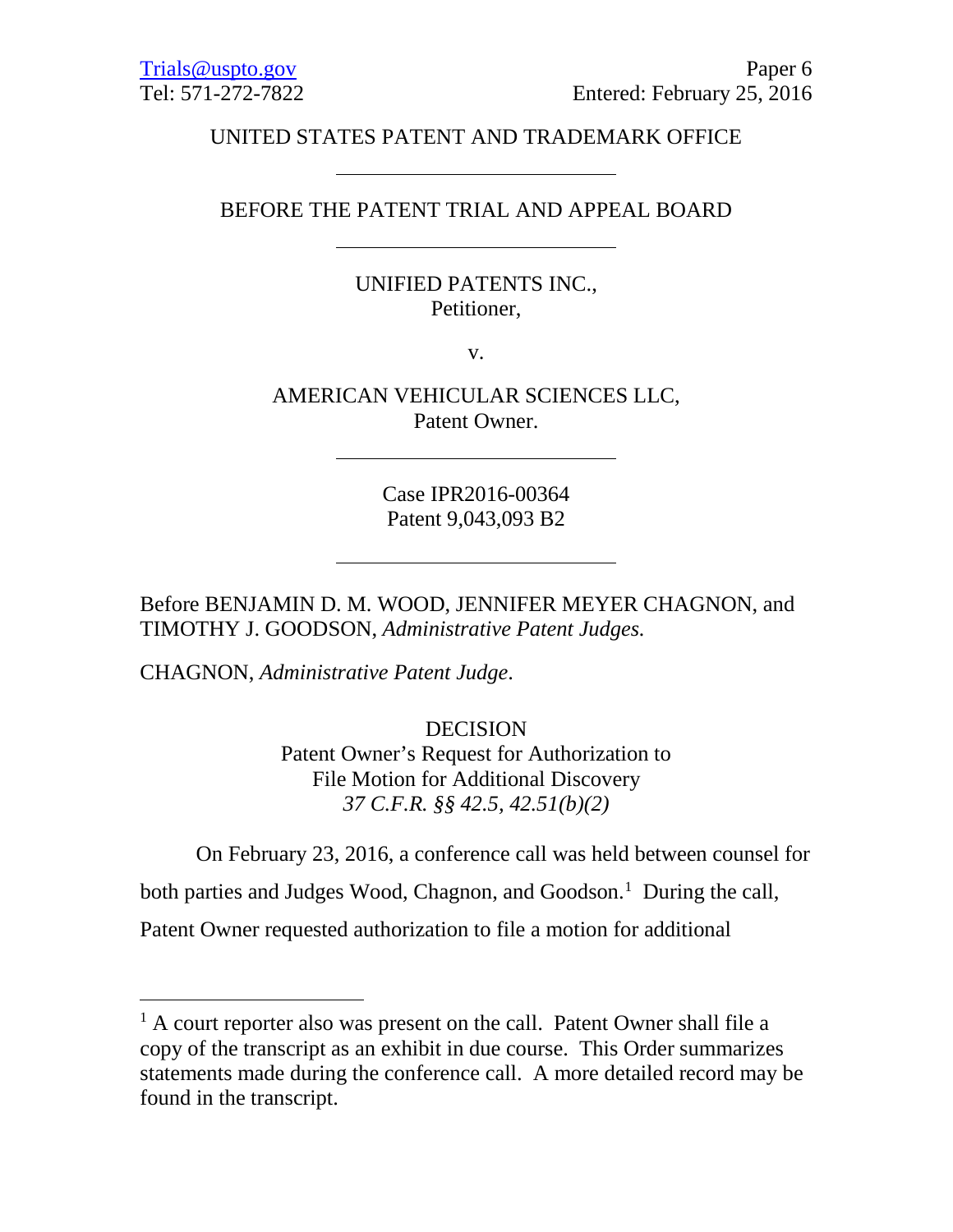### IPR2016-00364 Patent 9,043,093 B2

discovery directed to evidence regarding whether certain additional parties should be listed as real parties-in-interest in this proceeding.

Patent Owner represented that the requests for additional discovery would be directed to communications between Petitioner and its members, if any, that are defendants in a district court proceeding regarding U.S. Patent No. 9,043,093; fees paid by any such members to Petitioner and any activities performed "in return" for any such fees; identification of any *inter partes* review petitions filed by Petitioner in which no member was involved in a related district court proceeding; information concerning the return on investment to members mentioned on Petitioner's website; and the deposition transcript of Mr. Kevin Jakel (Petitioner's CEO) filed under seal in *Unified Patents, Inc. v. Dragon IP, LLC*, Case IPR2014-01252, and referenced in Paper 29 of that proceeding. In response, Petitioner argued that Patent Owner's requests for information were not narrowly tailored and were based only on speculation that something useful will be uncovered. Petitioner also indicated that it had offered to provide to Patent Owner discovery that it believes is narrowly tailored to the issue of real parties-in-interest in this proceeding. The parties have conferred, but have been unable to come to an agreement concerning the scope of additional discovery.

The panel is persuaded that further briefing would assist the Board in deciding whether to permit Patent Owner to obtain additional discovery in this case. Accordingly, we authorize Patent Owner to file a motion for additional discovery. The motion may not exceed ten (10) pages and should include, as an exhibit, proposed discovery requests. Petitioner is authorized to file an opposition to the motion, also not to exceed ten (10) pages. If

2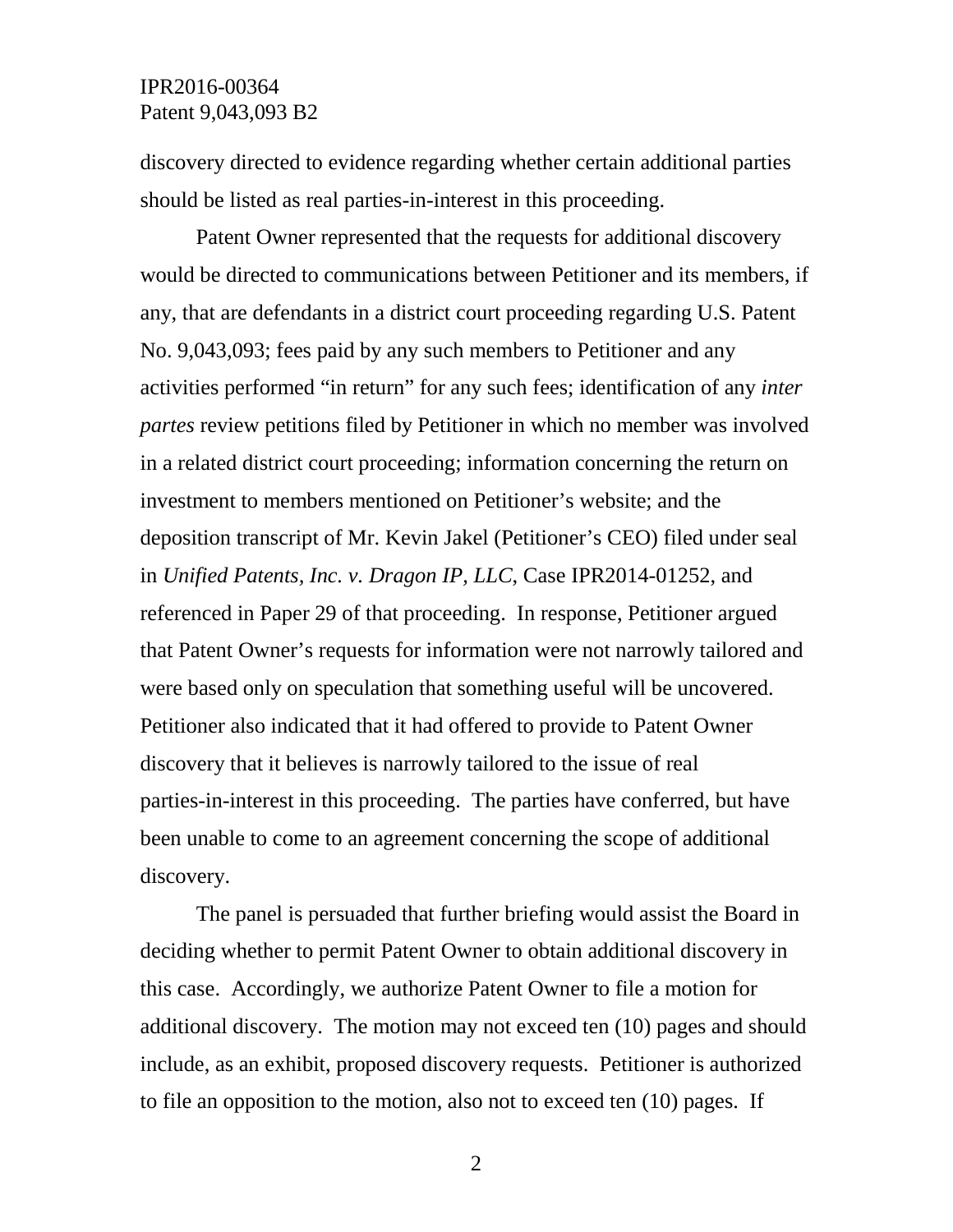## IPR2016-00364 Patent 9,043,093 B2

Petitioner objects to the scope of Patent Owner's proposed discovery requests, the opposition also should include, as an exhibit, Petitioner's alternative proposed discovery requests. No reply is authorized at this time.

Patent Owner is reminded that the discovery requests should be responsibly tailored and restrained in scope, and that an important factor is whether Patent Owner can demonstrate more than a possibility that it will obtain the evidence that it seeks. *See Garmin Int'l, Inc. v. Cuozzo Speed Techs. LLC*, Case IPR2012-00001, slip op. at 6–7 (PTAB Mar. 5, 2013) (Paper 26) (informative).

Accordingly, it is:

ORDERED that Patent Owner's request for authorization to file a motion for additional discovery is granted. Patent Owner is authorized to file a 10-page motion, along with an exhibit including proposed discovery requests, by March 1, 2016;

FURTHER ORDERED that Petitioner is authorized to file a 10-page opposition, along with an exhibit including any alternative proposed discovery requests, no later than five (5) business days after the date on which Patent Owner files its Motion; and

FURTHER ORDERED that no reply is authorized at this time.